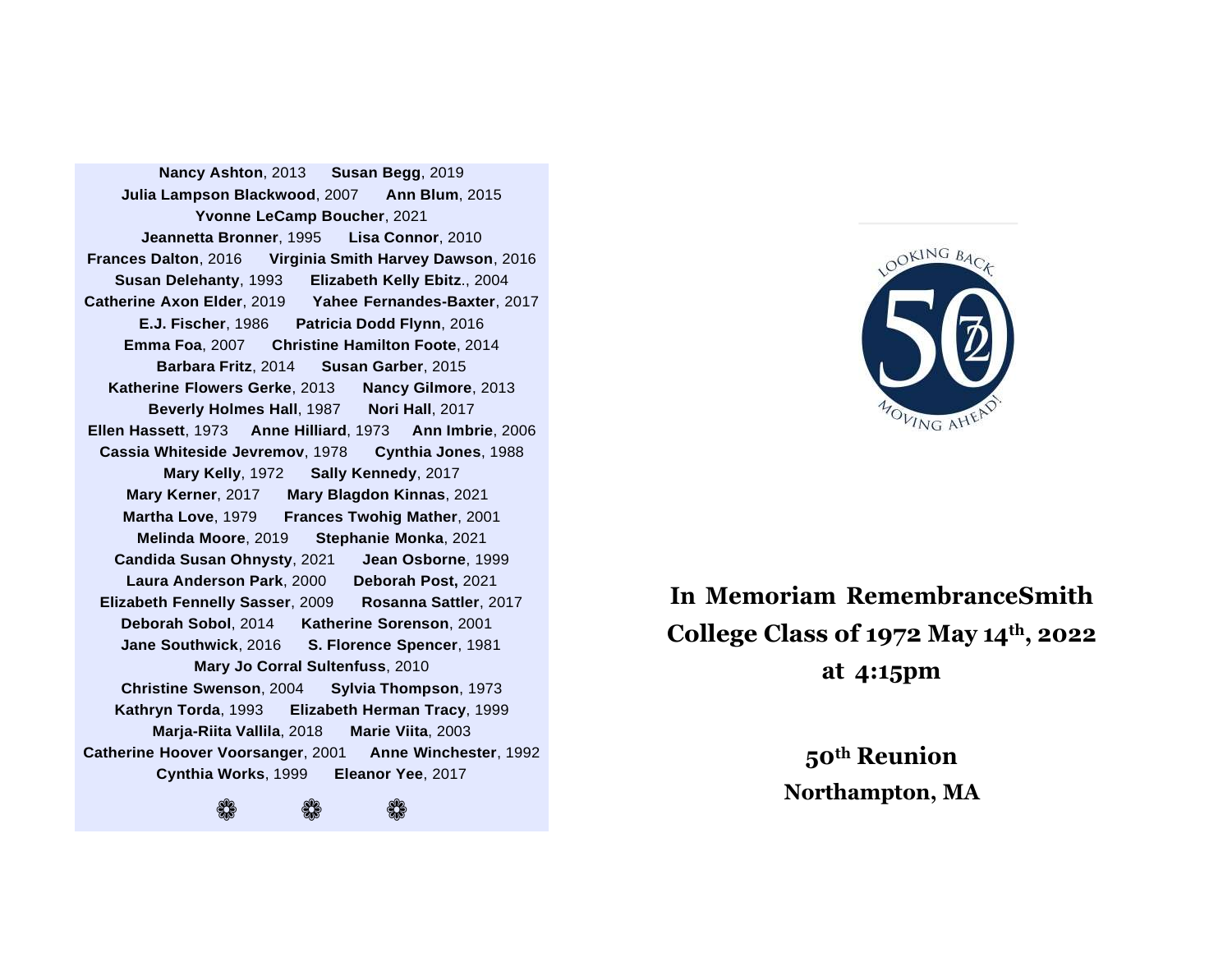**Greeting and Welcome** *The Rev. Katherine Sonderegger*

**Tributes to Classmates who died between May 2017 & May 2022**

**Readers***: Christine Bancheri, Susan Gutchess, Maria Nipson, Patricia Dillin Wright (text on insert)*

| <b>Classmates we've lost</b>   | <b>Readers</b>           |                                 |
|--------------------------------|--------------------------|---------------------------------|
| Candida Susan Ohnysty          | (died $4/22/21$ )        | <b>Patricia</b>                 |
| Catherine Axon Elder           | (died $3/26/19$ )        |                                 |
| Deborah Post                   | (died $1/30/21$ )        |                                 |
| Marja-Riita Vallila            | (died $12/23/18$ ) Maria |                                 |
| Mary Kerner                    | (died $9/13/17$ )        |                                 |
| Mary Blagdon Kinnas            | (died $8/3/21$ )         |                                 |
| Melinda Moore                  | (died $1/17/19$ )        | Susan                           |
| Rosanna Sattler                | (died $11/24/17$ )       |                                 |
| Sally Kennedy (died 11/7/2017) |                          |                                 |
| Stephanie Monka                | (died 2021)              | <b>Christine</b>                |
| Susan Begg                     | (died $9/15/19$ )        |                                 |
| Yvonne LeCamp Boucher          | (died $6/29/21$ )        |                                 |
| *Susan Dows Barra              | (died 2/27/22)           | learned of her death at Reunion |

### **Group Choral Reading of Names**

Together we will read the names of the 57 classmates who have died since our Graduation in May 1972. Their names are on the back of our program.

### **Silent Remembrance**

**Reading: "About Angels and About Trees" from Evidence: Poems by Mary Oliver** *(see insert)* **Reader**: *Louise Parent*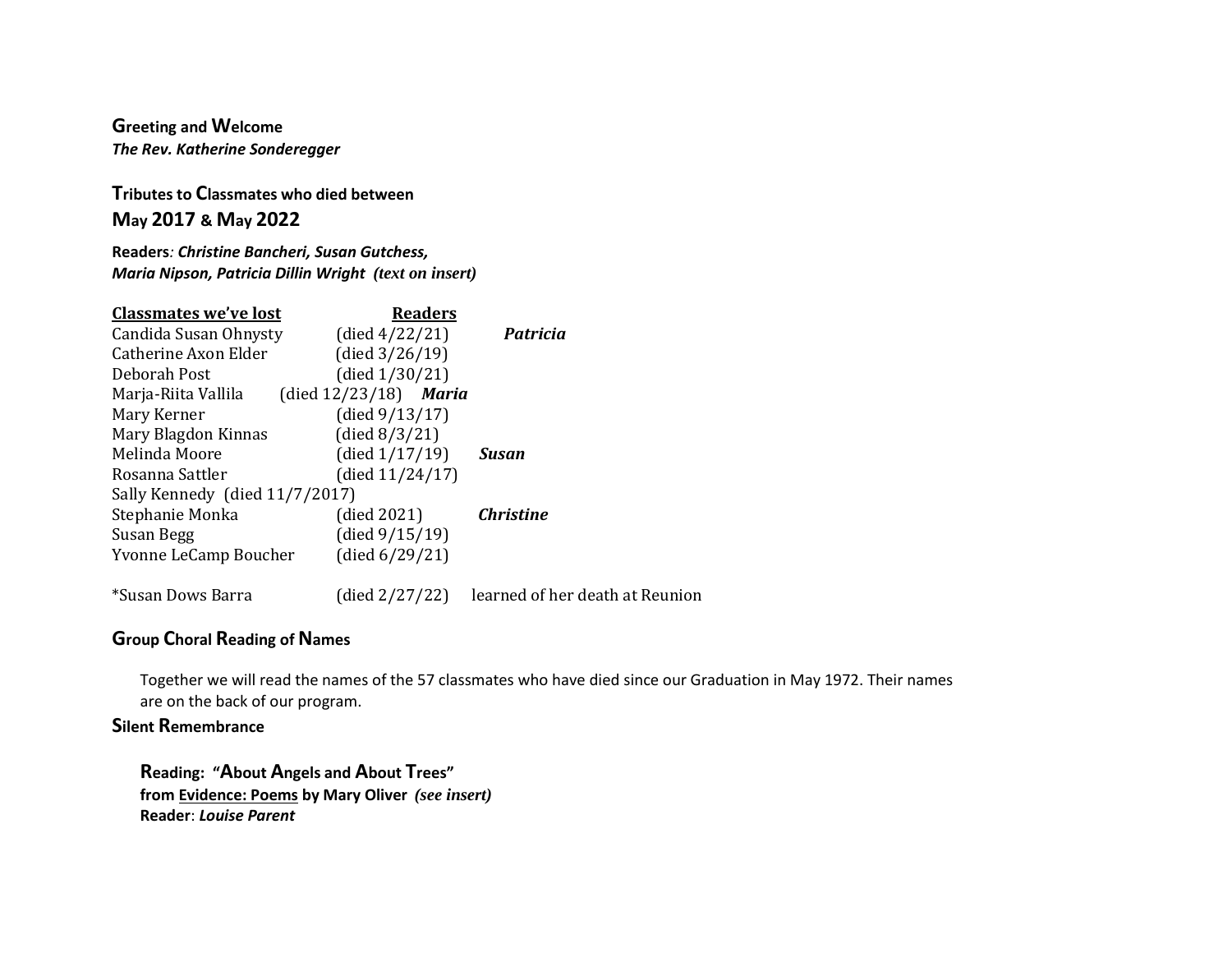**Closing Remarks** *The Rev. Katherine Sonderegger*

## **Profiles and Closing Poem for "In Memoriam Remembrance" Honoring Classmates who left us from May 2017 to the present**

Comments drawn from 50th Reunion Book, obituaries & personal recollections

*A librarian turned banker; two dancer/choreographers; a renowned expert on public health; an investment banker turned apple farmer; a sculptor/artist whose works have been exhibited world-wide; a creative high school English teacher; first woman lawyer at a prominent Boston firm; a scientist who helped develop drugs to fight HIV; a veterinarian and Merchant Marine; a French teacher twenty years older than we were—an "Ada" before there was the Ada Comstock program; and most recently, a classmate about whom we know only a little, but we trust some of you will remember her. These are the 12 classmates who have left us since our 45th Reunion in May 2017.*

*We know we cannot do these women's lives justice in a short time. Today, we want to awaken your sense of their lives by touching on their vibrancy, dedication and spirit. In our Reunion Book, you can read their full written profiles and the Memorial Comments of classmates.*

*NOTE: a late addition to this list is Susan Dow Barra, who died on February 27, 2022.*

#### **Candida Susan Ohnysty**

Just last month Candida's sister wrote to the College that Candy had died one year ago - on Earth Day, April 22, 2021. She lived in Massachusetts for her entire life – much of it in and around the Boston area; she died in Sandwich, the oldest town on Cape Cod. At Smith she lived in Parsons House, majored in economics and in 1971 wrote "Comparison of tax burdens in New York City and surrounding suburban towns," under the direction of a NYC Urban Fellow. Candy received an M.A. in Economics from Tufts in 1973 and an M.B.A. from Harvard in 1982. She was vice president of the State Street Bank & Trust in Boston and served as Treasurer at the Massachusetts Society for the University Education of Women until 2018.

From memorial comments left on an obituary site we know that she touched the lives of friends and neighbors. A longtime neighbor at Crossroads on the Charles noted that they had served together on the landscaping committee. Another tribute was very personal: " My dear friend I will miss you…. you are with your Mom and Dad who you missed every day. I'm sorry we did not get a chance to catch up before you left us. I said a prayer today. May the angels carry you to heaven. Hope your precious cat found a loving home."

#### **Catherine Axon Elder**

Cathy Axon was my first roommate at Smith. My parents dropped me off after our long drive from Indiana, and I was met by this cheerful girl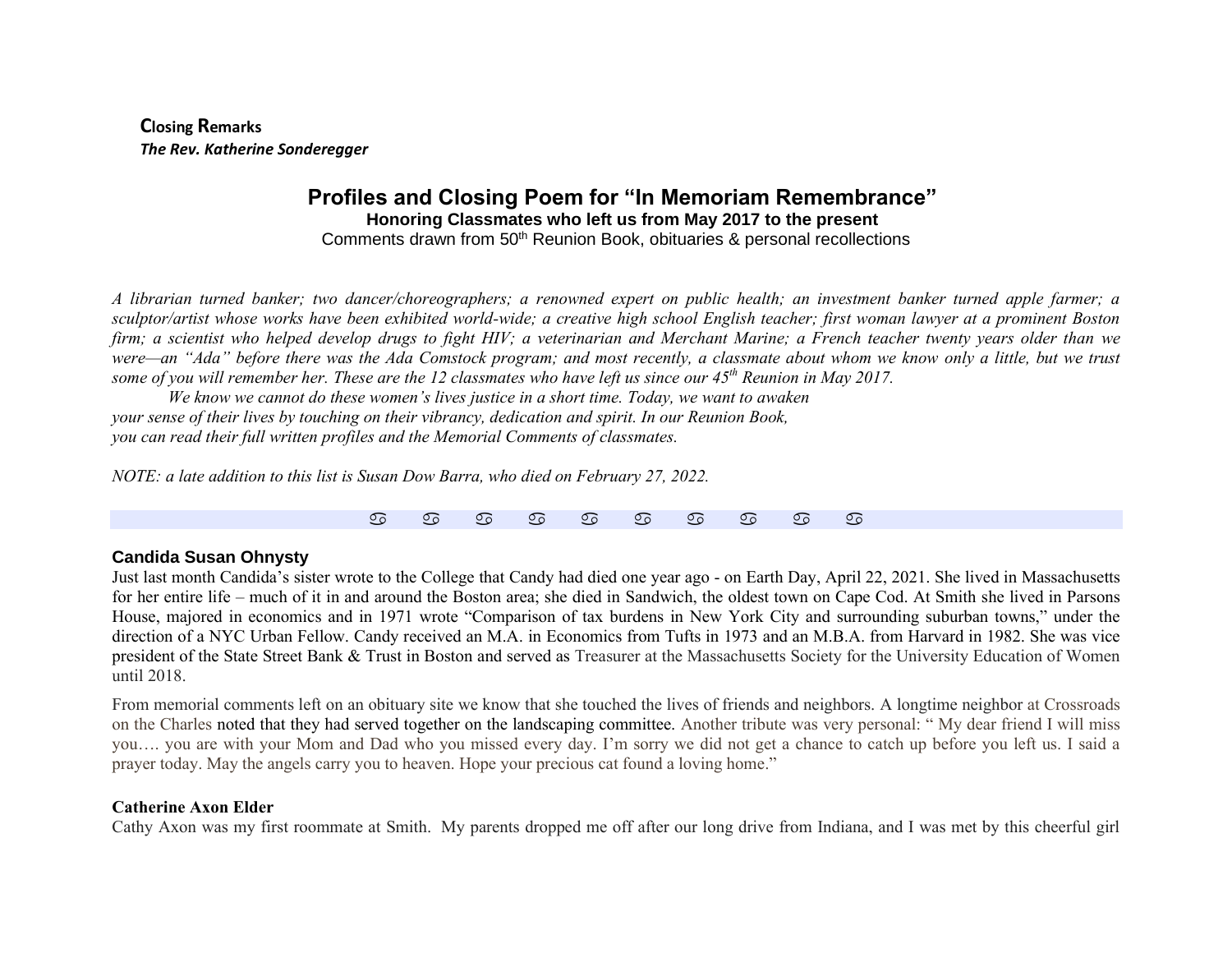with a beautiful smile. We took a stroll to Paradise Pond. I was 17, she was 19, and I learned that she had gone to school in Switzerland. Wow! I wasn't in Kansas anymore. Or in my case, Indiana. Here I was at Smith College, walking with this wise, confident woman of the world. On a surprising note, I also remember her saying she liked to fish. I remember her as upbeat, friendly, relaxed and well-organized, and I was impressed by her enthusiasm for scrapbooking.

Cathy passed away in March of 2019 after a fall at her home in Kennett Square, PA, where she had retired with her husband, Tom Elder. Tom had received his MFA from Smith in '71. Catherine and Tom married in '73 and their son Adam, who is now a music producer in LA, was born in '84. After graduating from Smith with a degree in Art, she earned her Master's Degree in Library Science and worked as a librarian in both the Smith College and Suffolk University libraries for some years. She then returned to school for an MBA from Simmons College in Boston and worked for 20 years in banking and finance. She was active in local politics, championing public welfare projects and equal access to housing and services. Upon moving to Kennett Square - where half of the U.S. yearly mushroom crop is produced! - she especially enjoyed volunteering at Longwood Botanical Gardens where she was a docent and helped in the digital library. Catherine is described by her friends and her family as "exceptionally intelligent, insightful, gracious and inspiring"; "a person of strength, compassion and determination;" and "exuberant and fun to be around and at ease with herself."

#### **Deborah Post**

Debbie spent Freshman year at Smith before transferring to Yale. She earned an MBA from Harvard Business School in 1976 and went to work on Wall Street where she became among the first women hired in Corporate Finance at Lehman Brothers. Then, she embraced life as a farmer, and for 20 years was the proprietor of a pick-your-own apple farm near where she grew up in New Jersey.

Debbie was an enthusiastic do-it-your-selfer who loved to refinish furniture, choose her own investments, and do her own taxes. She backpacked through Asia and Africa, often traveling solo, and when apple season was over, she headed to Colorado to indulge in her love of skiing. Nothing daunted her. When diagnosed with brain cancer, she eagerly sought out clinical trials and took a great interest in the science behind the treatments, finding satisfaction in knowing that she could be advancing medical knowledge.

A classmate remembers Debbie on their first day at Smith: "She and I, both unsure about our suitability for an all-girls college, had delayed selecting a Smith dorm and ended up…living in the infirmary. We each fancied ourselves as rebels and bonded immediately in our odd living quarters. Debbie was homesick for her summer life at the Jersey Shore where she surfed with the boys….She talked of leaving Smith and going 'back to surfing….While it would have been easy to lose touch with Debbie [after she transferred to Yale, we] remained friends….Over the years I was fortunate enough to discover that underneath her tough competitive exterior, she was a loyal, dependable and understanding friend. I admired her grit and courage."

#### **Marja-Riita Vallila**

Marja was born in Prague to a Finnish father who was a diplomat and a mother of Czech descent. She spent Junior year in France, and after Smith received an MFA at Cornell. She was a sculptor who used many types of materials; art critics spoke of her "exuberant yet intricate overlapping shapes." Her work was exhibited in galleries around the world and is part of several permanent collections, including at the Smith College Art Museum. When her parents died they left left her a family estate near Prague, which had been spared during the Cold War because of its Finnish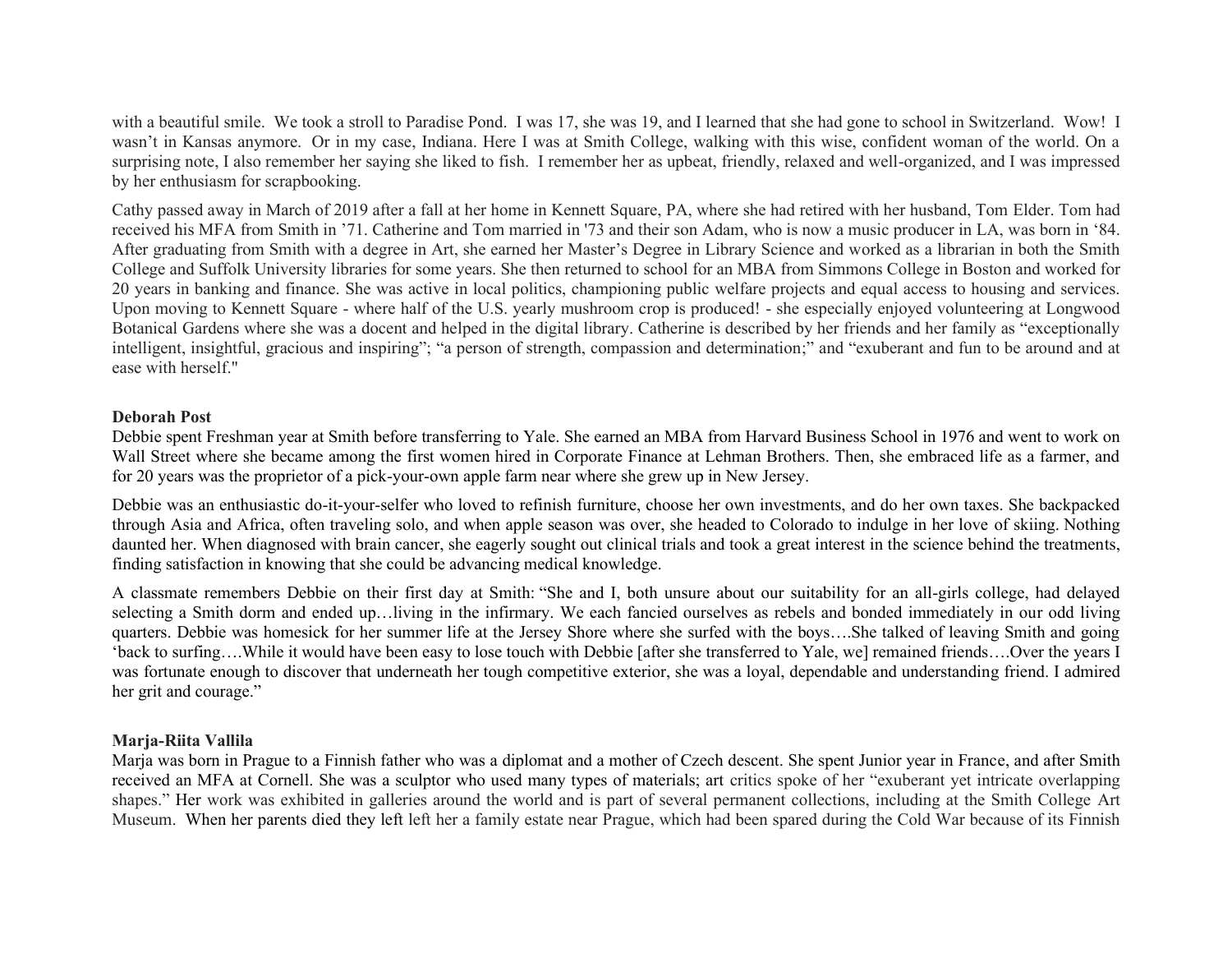flag and diplomatic plaque; she deeded the property to become a [special](https://en.wikipedia.org/wiki/Special_education) education center. Marja taught at SUNY Albany for 25 years before her health began to deteriorate; she died of complications from early-onset dementia.

One classmate recalled: "The best part of Junior Year Abroad was becoming friends with Marja when we lived together with a host family in Aixen-Provence…. She was Bohemian in both senses of the word - cosmopolitan with an unconventional approach to life and born in Czechoslovakia. The important artist she later became was prefigured by her many artistic forays during the time I knew her best: shaped canvases, small oils on whatever was at hand, including matchboxes. Delicate etchings. Later, big, heavy-metal welded sculptures."

Another classmate wrote: "I so admired her creativity and vivacity from afar. Many, many years later I learned that her work was exhibited at a Memphis gallery and I was able to appreciate more fully the mature artist she became. Thank you, Marja, for inspiring me."

#### **Mary Kerner**

Mary – impetuous, adventurous, fun-loving, and possessing a wicked sense of humor – had a deep love of music and dance from her earliest days. Before arriving at Smith she played violin in a Youth Symphony Orchestra, was in a ballet company, and in 1968 was 4th runner-up in the Illinois Junior Miss Pageant.

After college, Mary taught, was a free-lance writer, and wrote a book on Balanchine. She traveled extensively throughout the U.S. with her beloved sheltie, Balanchine, and for many years commuted between her home in California and France. She was a passionate swimmer and you could find her donning her wetsuit for the nearest ocean or diving in 'au naturelle' when she discovered a lake on one of her hikes. Although numerous health issues eventually curtailed her mobility and ability to work.

One Smith classmate remembers: "Both of us were from the middle of the country, Mary from Chicago and I'm from Tulsa, and I was impressed with how fearless she was riding her bike to classes in the snow! We took a weekend trip to NYC (my first time), staying at the YWCA on the cheap….

I was [also] invited to visit her family in Chicago where she introduced me to the incredible architecture and art of that city. New York and Chicago are still two of my favorite cities. Another classmate remembers hosting Mary: "Mary was so full of energy and enthusiasm for her projects. She was also very impish so I remember her smile and her dimples framed by short, dark, wavy hair."

#### **Mary Blagdon Kinnas**

Mary, born in Boston, was one of six brothers and sisters. The eldest daughter of parents who were educators, she developed a curiosity and deep interest in learning and literature. As a high school senior, she set her sights on an English degree at Smith because she so personally identified with Smith's culture and commitment to learning. Recollections of her experiences inspired her daughter to follow her to Smith.

Mary taught literature to students of all ages over a 40-year career. As adults, her former students remembered her creative approach, which included literary high points, such as celebrating Shakespeare's birthday with an authentic olde English meal. Mary's motto, often quoted, and credited to her buddy Will (*Shakespeare*) was: "Though she be but little, she is fierce." Mary's daughter Kathleen reported that when her doctor gave her only six months to live, she was determined to take control of her disease. From this determination, she saw the birth of her 3rd grandchild, spent holidays and extra birthdays with family and friends, and made 103 baby quilts.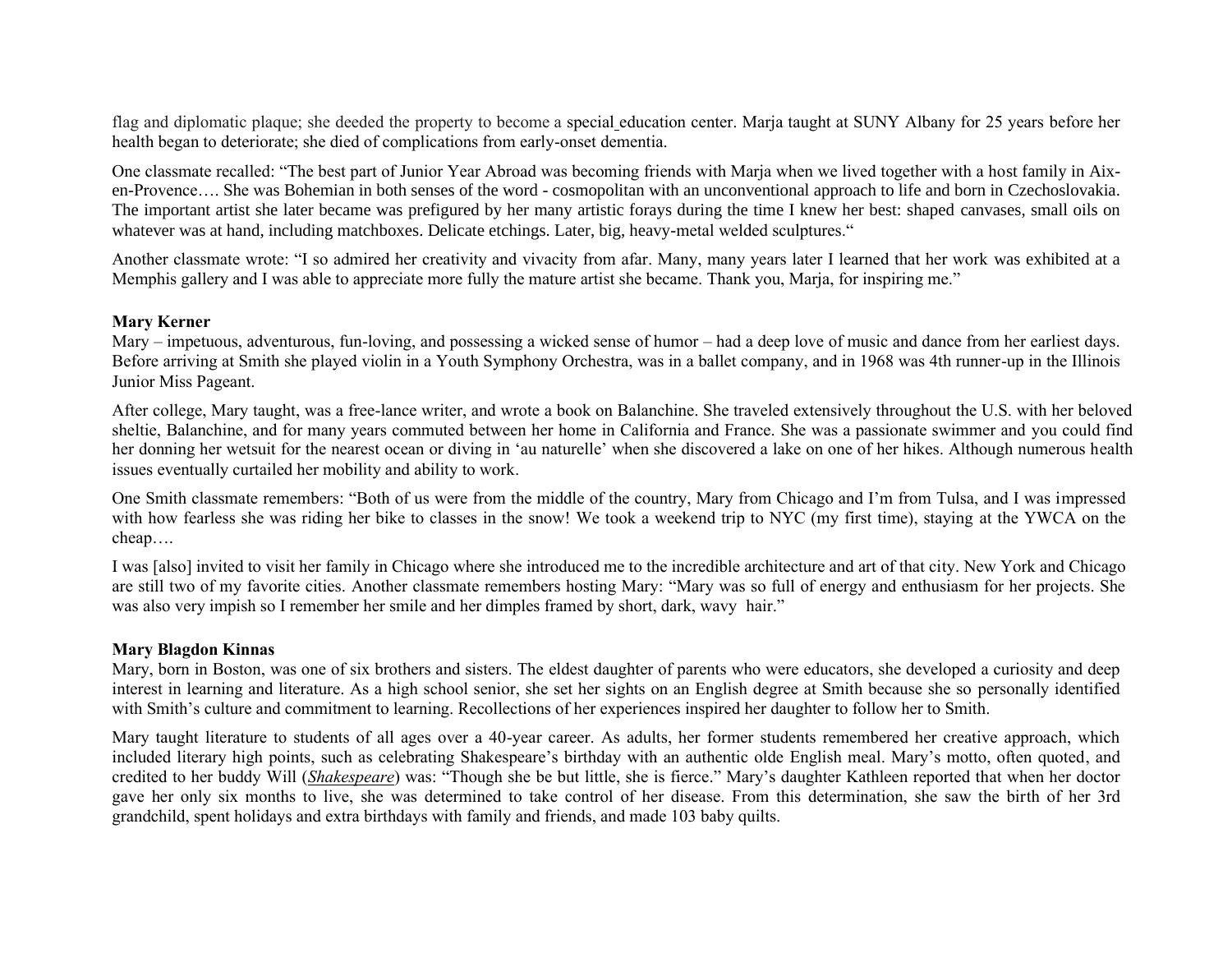Classmates remember Mary arriving at Gillett House with a "Coco Chanel haircut, black frame glasses, serious expression, rippling laughter. She was a dedicated student with a passion for English literature and, unlike the rest of us, she knew what she wanted to do once she graduated. She loved lingering after dinner with friends in the Gillett dining room and chatting over a cup of coffee at the Alumnae House. Having watched her ride herd on her younger siblings during visits to her home in Pittsfield, there could be no doubt about the origin of her ability to manage chaos at Gillett with a great sense of humor and affection."

#### **Melinda Moore**

Melinda attended Smith for two years, studied abroad junior year and then went directly to Harvard Medical School, where she earned her MD and MPH. During her extraordinary career in global health – at CDC, HHS, and RAND – she attained the rank of Captain in the U.S. Public Health Service. She worked in over 45 countries and met her husband in Kinshasa in 1984, where they were an unbeatable mixed doubles tennis team.

A Parsons classmate recalls her prowess in Chemistry: "Not having taken Chemistry in high school, I soon found myself in way over my head, and if it hadn't been for Melinda's endless patience, I would never have gotten through it. We met again junior year on the Hamburg JYA program, and I remember her as smart, joyful, considerate, driven and unafraid to ask questions." Another classmate recalled catching up with Melinda after Smith "when she was working on a plan for large-scale biological terrorism, back when anthrax was being mailed to different high officials….I will miss you Melinda. You were always an inspiration to me."

"I remember playing tennis with her during JYA in Hamburg. She had been, I think, a ranked junior in Southern California tennis, so one day I cajoled her onto the courts near the Uni. She blasted her serves past me, and I only managed to block the ball back, just dribbling it over the net. Melinda thought I was making the weak returns on purpose and congratulated me, but I couldn't do anything else."

#### **Rosanna Sattler**

Rosanna was a freshman at Smith and then graduated from Yale in 1972. During the Summer of 1970, she met Ed Orenstein on a tour of a beer brewery in Holland; they were together for 44 years. She attended Yale Drama School, graduated from Harvard Law School in 1978 and was the first woman partner at a prominent Boston law firm; her special passion was for Space Law.

A classmate, who transferred to Yale with Rosanna, wrote: "Rosanna was a Renaissance gal,…a huge rock music fan [and committed to] women's issues….Rosanna got a professor to add several female political philosophers to his curriculum on American Political Philosophy after she pointed out that there were none on the reading list." When the two attended their 40th Smith Reunion together, Rosanna said she'd "never felt as academically challenged by professors and classmates as she did during her Freshman year." Her favorite moment at that Reunion was when they "joined the waves of feisty older alumnae.….We felt like Suffragettes!" Rosanna had a congenital heart condition and she knew that every moment was precious. "She was determined to live her life to the fullest. And she did!"

"Rosanna was my next-door neighbor at Franklin King. I remember Rosanna for her friendliness and how hard she studied….No wonder she got into Yale - she was an extremely able student - taping the Gov 100 lectures and then listening closely to them again. (I was lucky to have paid attention the first go-round.)... I saw her at the 45th reunion, and it was wonderful to reconnect….I was sorry that I had not really appreciated her when we were dorm-mates."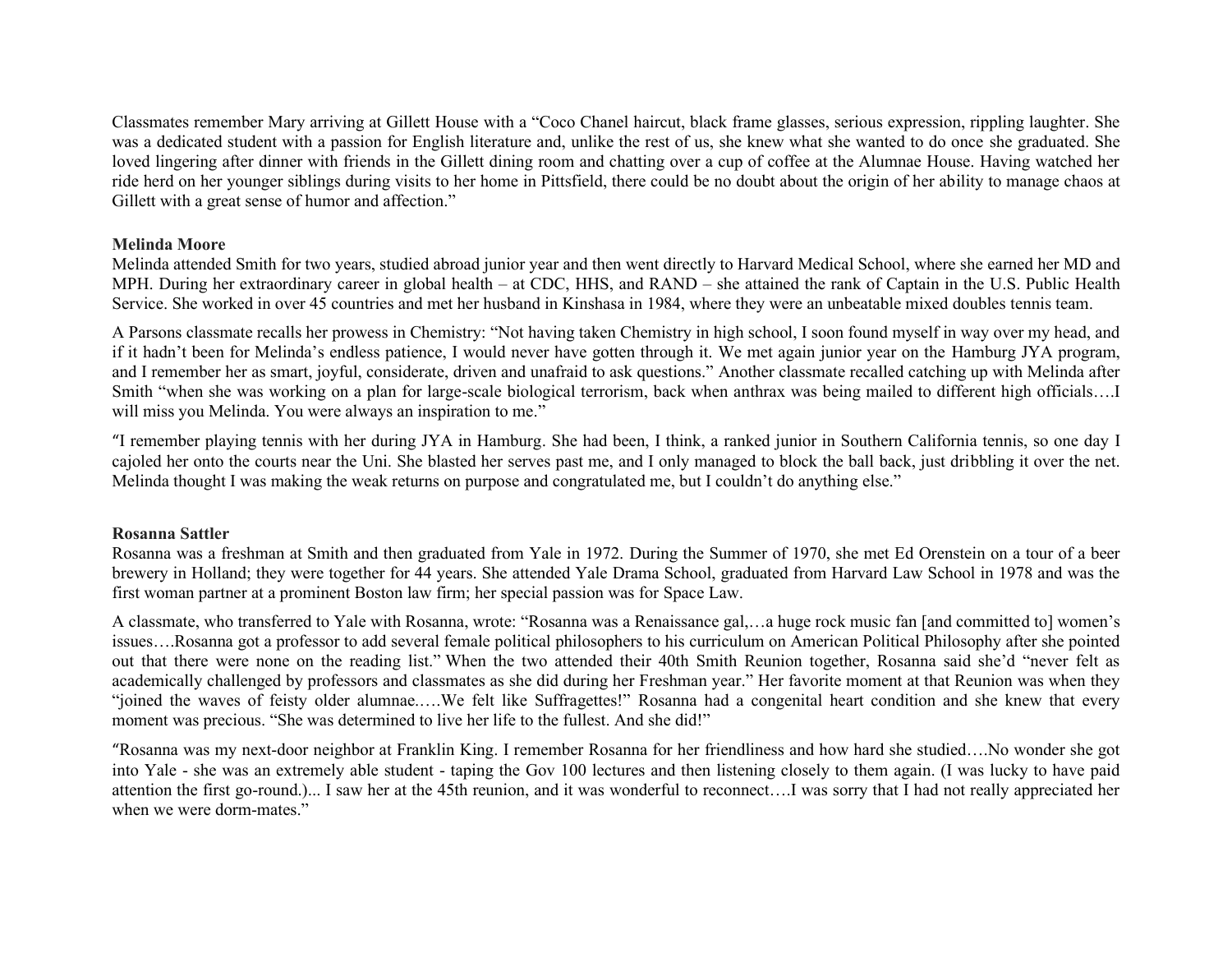#### **Sally Kennedy**

Sally was a multi-generational Smith legacy. She followed her sister, mother, aunt and grandmother to Smith, where she devoted herself to Italian and art history. After graduating she transitioned to the pharmaceutical industry, where she worked for more than 25 years. She helped to bring numerous drugs to market in critical areas including HIV, reproductive endocrinology and metabolism.

A proud child of the 1950s, Sally loved everything about that decade. She also enjoyed intricate baking projects (the more challenging, the better), gardening and spending time with her beloved King Charles Cavalier Spaniel. She faced the last year of her life privately, with strength, valor, grace and the companionship of her beloved dog.

A JYA classmate and fellow Italian major remained close to Sally during their senior year and after Graduation when both moved to the Boston area for work: "Sally said she knew someone I just had to meet, and [she] introduced me to the man who would become my husband….She was smart, witty and fun to be with. Though we were very different and had few interests in common, I valued our friendship. When I stopped working, I found more time to spend with Sally, on the phone, over lunch, and on walks with our dogs. I was devastated when she died of lung cancer, way too young. I miss her." Another classmate wrote about a memorable Spring Break trip to Puerto Rico: The "fantastic, (too-good-to-betrue) price included a dumpy "hotel"….where some of the beds that didn't fit into the tiny rooms were in the hallway….I will always remember her infectious laugh and gift of friendship."

#### **Stephanie Monka**

Stephanie was a philosophy major who loved to dance. She was a soft-spoken and reserved young woman when she was at Smith. A housemate wrote that she had a "ballerina look" - slender with long dark hair. Another described her as "almost nun-like" in appearance, always in a skirt and button-down blouse, when many of the people around her dressed more casually. Even as the social rules changed dramatically, Stephanie seemed to accept that her life would be different. Stephanie lived in New York City for most of her life and worked as a dancer and choreographer. She also gave private lessons in dance. Her father reported to the College that she died of cancer in 2021.

A classmate remembered Stephanie from Wilder House days: "I did not know her except for mealtime and chance meetings in the hallways. She was slim and always wore a slim skirt and buttoned shirt, even in the coldest weather. In those days, bell-bottomed blue jeans were the "uniform" for most people. She had a late-night study habit. As I remember, she was a philosophy major who always had an alternative and fascinating viewpoint to share at the dinner table. I am saddened to hear of this loss. I thought of her as having a serene spirit and insightful mind. May she rest in peace; her memory is a blessing to me."

#### **Susan Dows Barra**

Sue died on February 27, 2022 surrounded by family. She was predeceased by two siblings and is survived by her husband of 46 years, Dr. Edward P. Barra; four sons, two grandchildren, her sister and nieces and nephews.

She worked as a television morning show co-host (and after having children she continued to do cooking segments for local newscasts), a renal dietician, home economist, food stylist and recipe developer. She placed a high value on education and earned multiple Master's degrees as a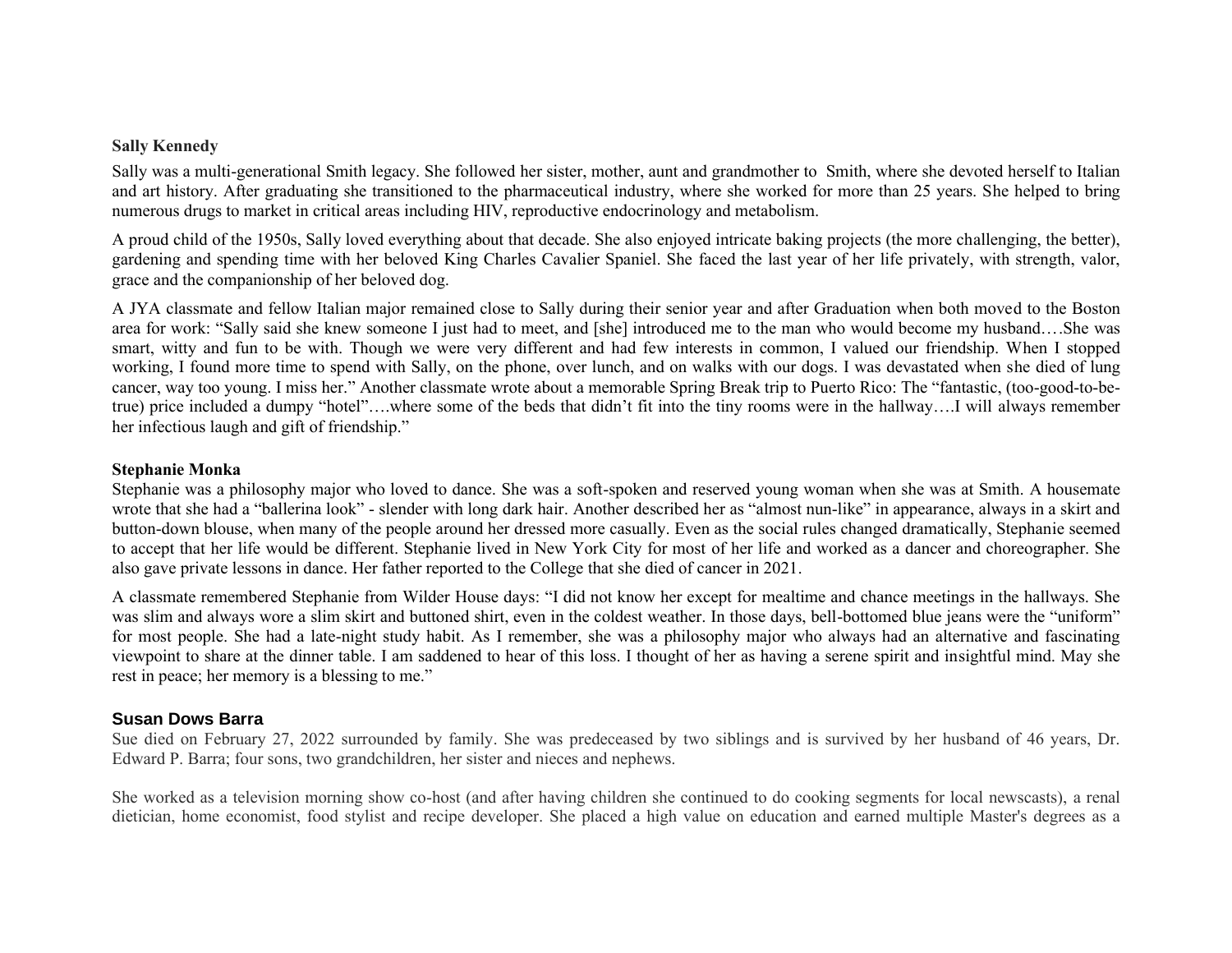proud alumna of Smith College and Cornell University. She loved her family and friends, cooking, gardening, music, dogs, Cape Cod, the Rochester International Jazz Festival, doing crossword puzzles and playing word games like Scrabble.

Her Lawrence House roommate wrote: "I'm so deeply saddened to learn of Sue's death. She and I were roommates for two years in college at Smith. It was clear from the beginning that the Dean assigned us to each other because we were so extremely different. She was the most important part of my college education: brilliant, funny, irreverent, fearless, deeply engaged in art and in the community we forged in Lawrence House. I was scared to death of the arts when I arrived. Sue offered a window into an entirely new world. We reconnected in the last year as our class prepares for our 50th reunion. Our exchanges were filled with photos and stories about our families. I'm so glad to have learned more about her boys and grandkids. She loved you with all her heart."

#### **Susan Begg**

Sue is remembered as a vital and valued member of Emerson House. She often led, and always accompanied, her housemates on their adventures, taught them to accept differences and showed them how to "live life large." She moved from Smith to Cornell Veterinary School, then to an internship at the American Medical Center in NYC and residency at Cornell. Her business was Vet Express in Ithaca, N.Y. Every client who needed her to come to their house and tend to their beloved pets loved her. Her work was one bucket of her multi-bucket life of sports (softball and rugby), friends, Unitarian Universalists, and perhaps most notably, the Merchant Marines.

Sue knew who she was and what she wanted. She was beset with hurdles, some too great for her to conquer, but she addressed them honestly and directly and soldiered on. Perhaps her greatest gift to the world was that her raw honesty permitted others to see life through a different lens and perhaps even address their own demons out loud.

A Smith friend commented: : "Sue was smart, perceptive, daring, funny and always so full of energy. She had a quirky sense of humor and always loved a social gathering….I remember her as always curious, always having time for her friends and boldly charging ahead in any situation."

#### **Yvonne LeCamp Boucher**

Yvonne was born in 1929 in Upper Silesia, Germany. When she was 10, and the Second World War engulfed Europe, she fled with her family to Belgium and then to southern France, where she lived for the rest of the war. In 1947 she emigrated to the U.S. with her family and settled in New York City. An avid walker, Yvonne met her husband, Robert, on a hike in 1952 and one year later they married. She graduated from the Evening Division of a New York City high school and then, 12 years later, after she'd been living in Northampton for over a decade, she entered Holyoke Community College. She then transferred to Smith, graduating magna cum laude in 1972. In the 1980s she earned a doctorate in French at UMass and then taught for 35 years in Northampton public schools.

Through the years Yvonne was involved in her Pioneer Valley community, including as a Brownie and Girl Scout leader, a member of the League of Women Voters and the Orchid Society. When she died last year at age 91 she left a large multi-generational family, including two great-greatgrandchildren. A classmate remembers her as "a resilient woman who…was an Ada…before there was an Ada Comstock program."

In 2010 Yvonne wrote to the Quarterly: "Greetings from the future: You're turning 60 and I've turned 80. If you have your health, 80 is a snap. You've put to rest the ambivalences and questions of your life, either by solving them, ignoring them, or perhaps writing about them in a memoir.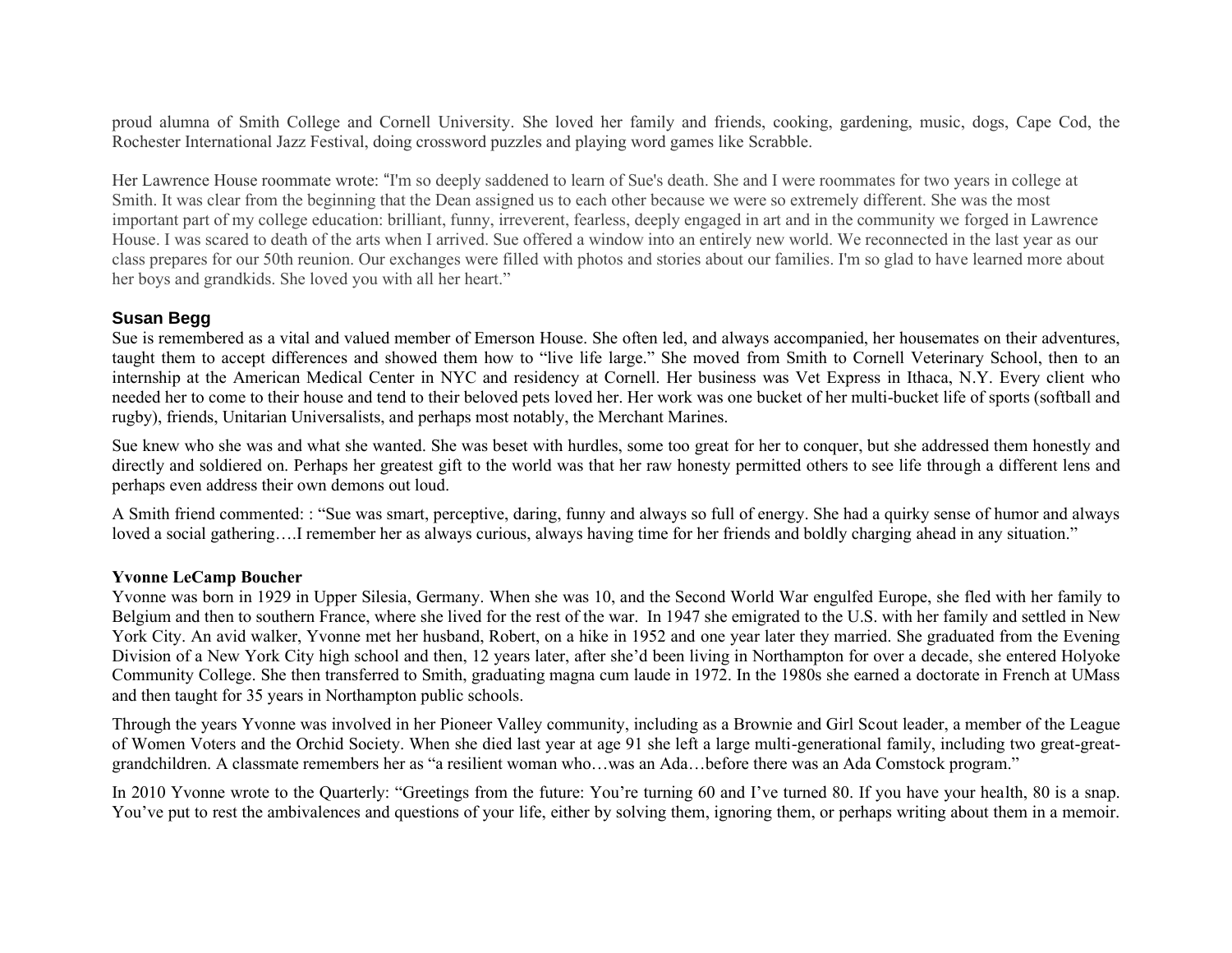It's smooth sailing from now on.

# **"About Angels and About Trees" from** *Evidence: Poems* **by Mary Oliver** Where do angels fly in the firmament, and how many can dance on the head of a pin? Well, I don't care about that pin dance, what I know is that they rest, sometimes, in the tops of the trees

and you can see them, or almost see them,

or, anyway, think: what a wonderful idea.

I have lost as you and others have possibly lost a

beloved one, and wonder, where are they now?

The trees, anyway, are miraculous, full of